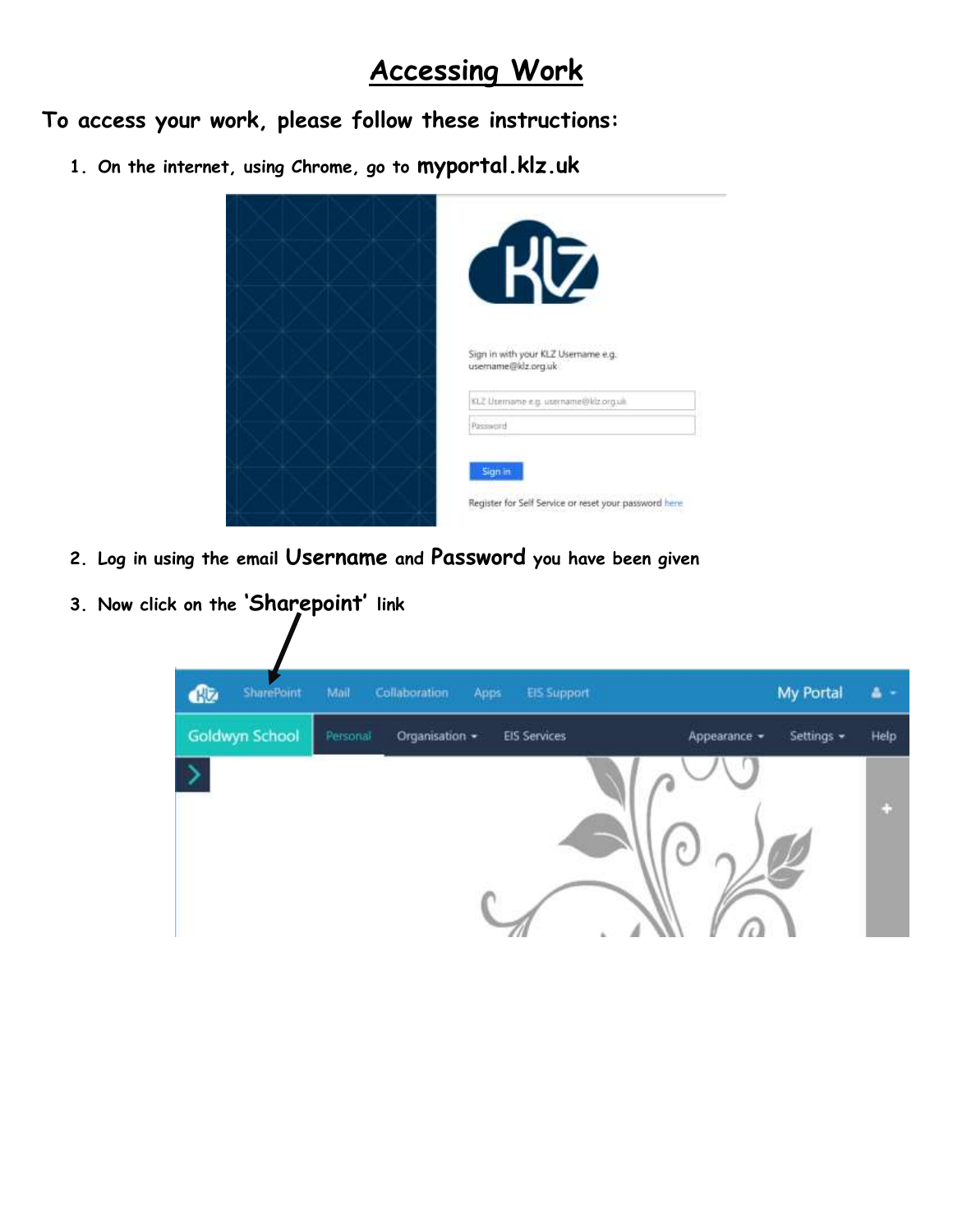

## **5. Now select your Goldwyn school**

| <b>KLZ SharePoint</b> |                  |                 |                   |                      |                        |              |
|-----------------------|------------------|-----------------|-------------------|----------------------|------------------------|--------------|
| BROWSE PAGE           |                  |                 |                   |                      |                        |              |
|                       | 西 Goldwyn School | Ofsted          | Policies<br>Staff | <b>Students</b><br>٠ |                        |              |
| EDIT LINKS<br>∕       | G,               | Goldwyn College | . .               | Goldwyn Folkestone   | . .<br>Goldwyn Ashford | Goldwyn Plus |

**6. Select the Subject to work on**

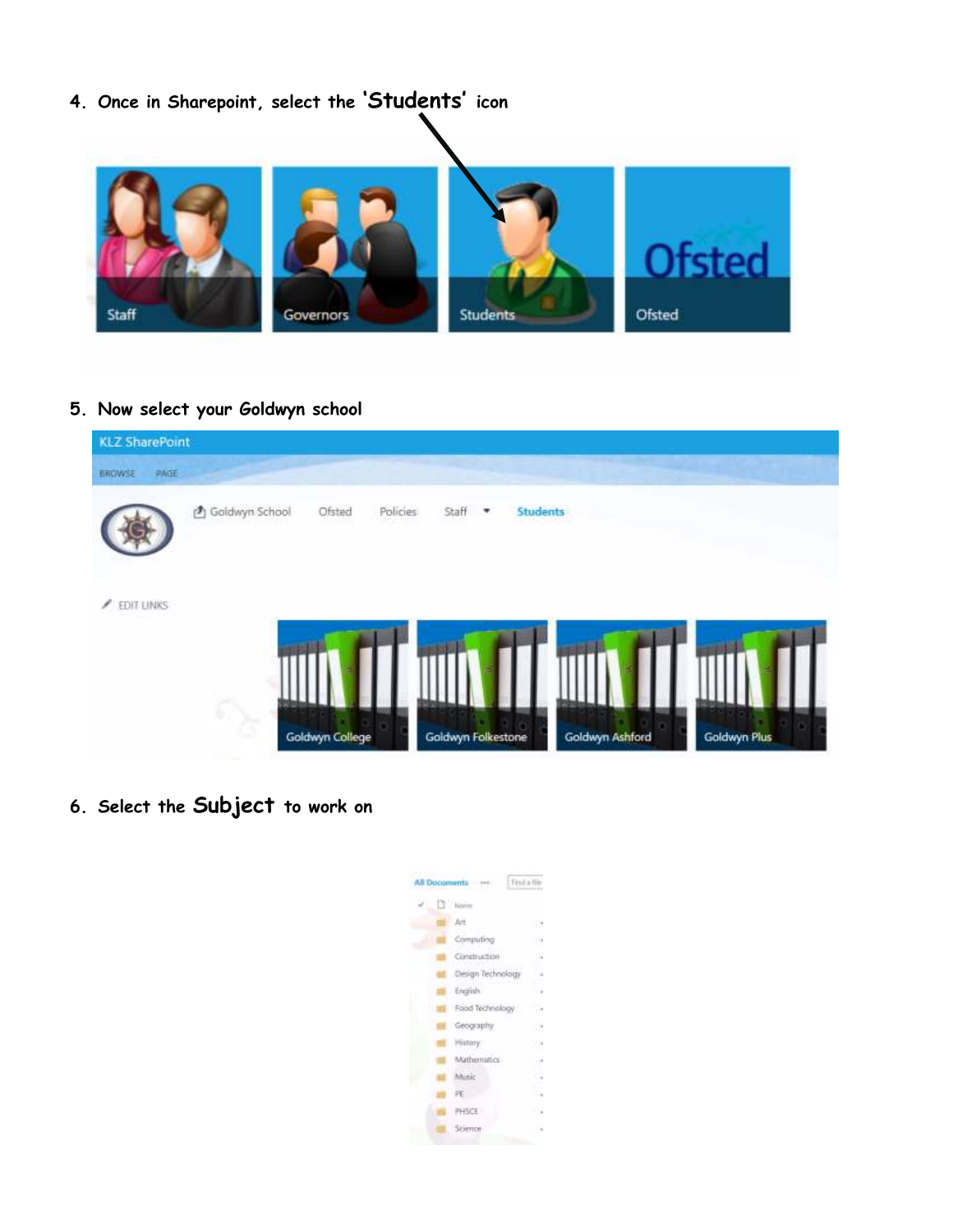|                              | <b>All Documents</b><br>                |  |
|------------------------------|-----------------------------------------|--|
|                              | Name                                    |  |
|                              | Year 10                                 |  |
|                              | Year 11                                 |  |
|                              | Year 7                                  |  |
|                              | Year 8                                  |  |
|                              | Year 9                                  |  |
| 8. Select a Document to open | Find a file<br><b>All Documents</b><br> |  |
|                              |                                         |  |
|                              | Name                                    |  |
|                              | Computer Drive ※<br>回                   |  |
|                              | 配<br>CPU-Workbook #                     |  |
|                              | WÌ<br>Crossword Student Copy ※          |  |
|                              | 酣<br>Input-and-output-workbook *        |  |
|                              | 回<br>MOTHERBOARD ANAGRAM **             |  |

**9. If your set work involves using this document you must save it first. Do this by going to 'File'**

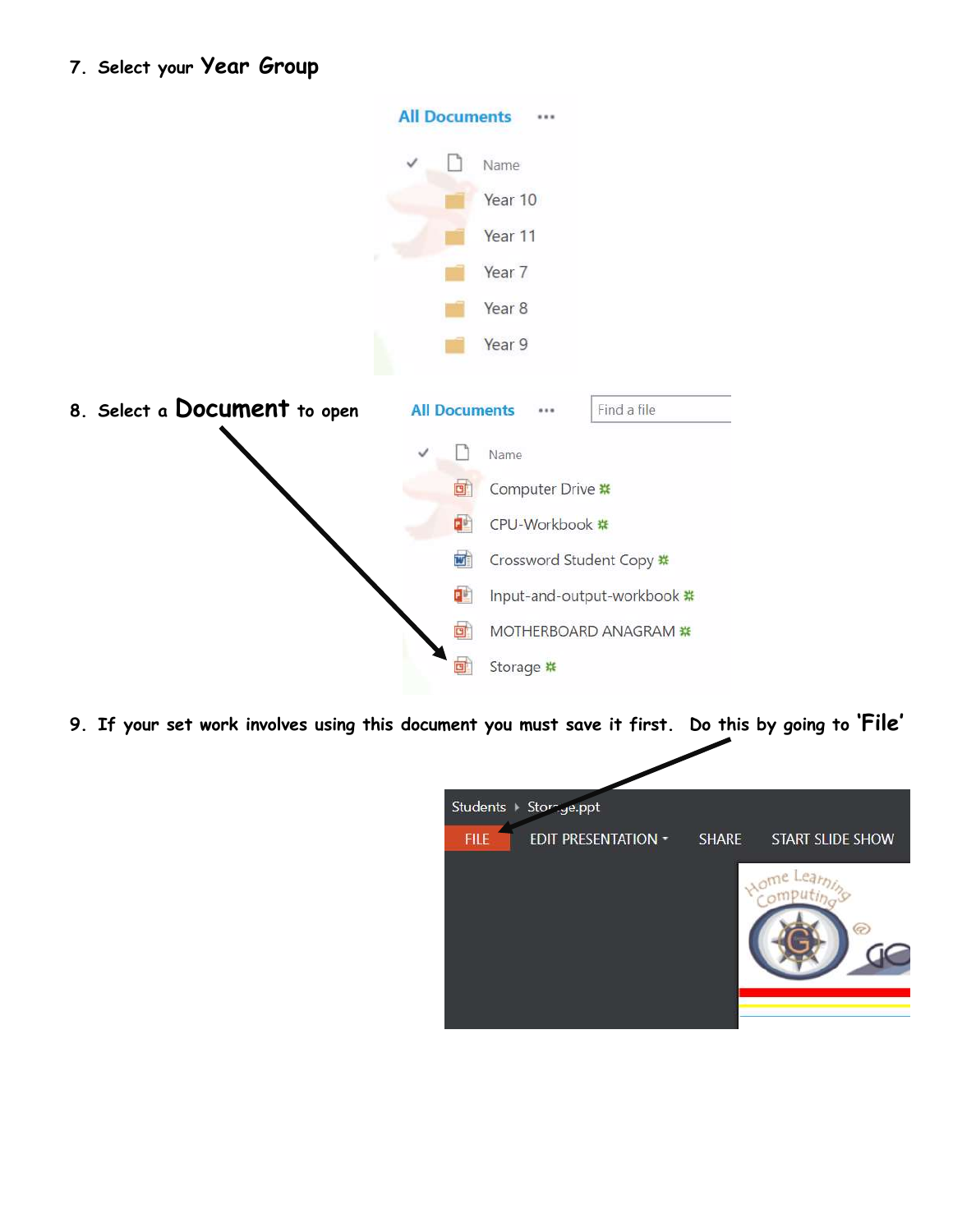

- **10. Then "Download' and find a suitable location to save it to on your device**
- **11. Work on the document, saving as you go.**

## **Submitting work**

- **12. Follow the next steps to submit any work you have completed**
- **13. Log back onto myportal.klz.uk, this time follow the 'Mail' link**

| SharePoint     | Mail<br>Collaboration<br><b>EIS Support</b><br>Apps | My Portal                          |
|----------------|-----------------------------------------------------|------------------------------------|
| Goldwyn School | <b>EIS Services</b><br>Personal<br>Organisation *   | Help<br>Settings -<br>Appearance - |
|                |                                                     | o                                  |